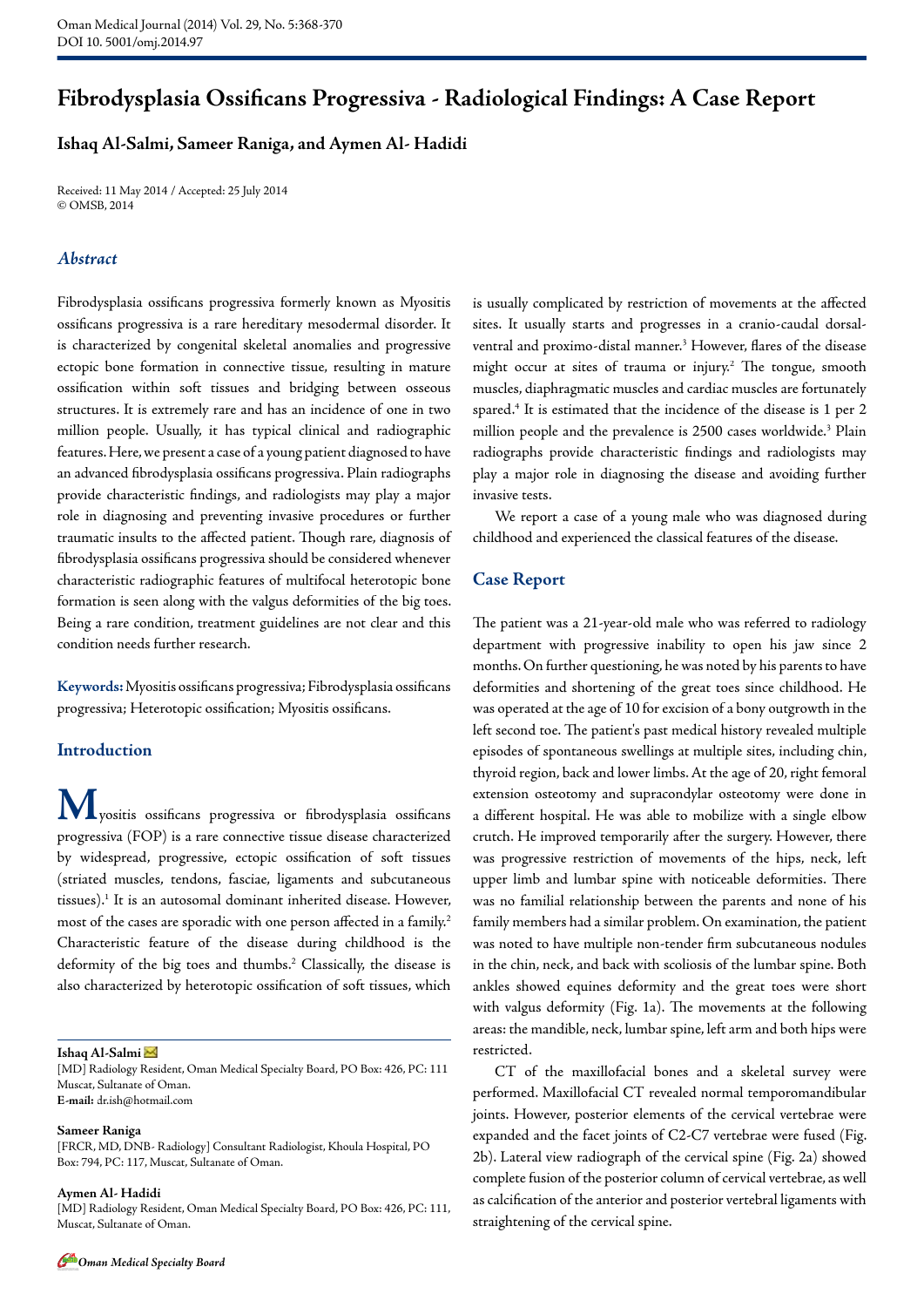

**Figure 1:** Clinical photograph (1a) and radiograph of both feet AP views (1b) shows bilateral hallux valgus deformity with short great toes. Deformed short proximal phalanx of great toe with absent distal phalanx is seen on radiograph.



**Figure 2:** Lateral cervical spine radiograph and 3D CT of cervical spine shows expansion of posterior elements with ossification and bony fusion.



**Figure 3:** AP view of lumbar spine, pelvis and left shoulder shows mature multifocal heterotopic ossification and bridging between osseous structures between ribs and humerus as well as between lumbar spine and pelvis.

Lumbosacral spine radiographs showed severe scoliosis with heterotopic ossified pars along the soft tissues dorsally (Fig. 3a). Radiograph of the pelvis showed ossified bridges around the hip joints, extending from the ischium to the greater and lesser trochanters and to the proximal shaft of femur (Fig. 3b). An ossified bridge was also seen in the left humerus (Fig. 3c). Exostoses around the right knee joint and right elbow were also seen. Radiographs of the feet showed the characteristic finding of this disease; shortening of the first metatarsal and absence of a phalanx with valgus deformity of the great toes (Fig. 1b)

### **Discussion**

Myositis ossificans progressiva is a rare autosomal dominant disease, inherited as a trait with variable expression and complete penetrance. It is clinically characterized by two main features, anomalies of the great toes and thumbs and progressive ectopic ossification of soft tissues causing limitation of movements. A study for identifying the gene responsible for the disease concluded that there is a specific linkage to the 2q23-24 region of chromosome 2 for the classical type of the disease.<sup>5</sup> However, different studies suggested different genes responsible for the disease. Examples of these genes include 4q27-31 and 17q21-22.<sup>2,6</sup> The heterotopic ossification in soft tissues was examined and found to be of normal bone by all means.7 The pathogenesis of ectopic bone formation is unknown, but overproduction on bone morphogenetic protein-4 in lesion cells and lymphocytic cells is reported as one of the factors.<sup>6</sup>

Although the average onset age of the disease is about 5 years,<sup>6</sup> the affected child might be noticed after birth to have short (macrodactylia with hypoplasia or synostosis of the phalanges) and deformed great toes (Valgus deformity, Fig. 1) which occurs in most of the cases of myositis ossificans progressiva. This was noticed by the parents of the patient during childhood. From birth until adolescence, the patient experiences spontaneous hard soft tissue swellings, which are usually painful.<sup>2</sup> These symptoms are usually the initial presentation of the patient and there might be flare-ups after trauma. Some cases present intensely with acute torticollis and painful mass in the sternocleidomastoid.<sup>6</sup> In most cases, it starts at the neck progressing downwards to affect the thoracic and lumbar regions, and then the limbs.<sup>2</sup> Sternocleidomastoid is often the initial site of involvement, progresses to shoulder girdle, upper arms, spine and pelvis. End result is bridging between extremities and torso, between ribs and between thorax and pelvis with severe restriction of motion.<sup>6</sup> Eventually, the affected patients develop bridging between extremities and torso, between ribs and between thorax and pelvis with severe restriction of motion.<sup>3</sup> As it was the case in our patient, scoliosis is the end result of this heterotopic ossification that occurs more on one side.<sup>2</sup> Even though, the lungs are not usually affected directly by the disease, recurrent infections and atelectasis usually occur due to restriction of chest expansion secondary to disease progression.<sup>8</sup> Affected patients usually become dependent and confined to wheel-chair or bed at the second decade of their life as a result of ankylosing of all major joints of both axial and appendicular skeleton.2 However, many patients survived till the age of 60 and beyond.<sup>9</sup> Many patients were reported to have conductive hearing loss due to fusion of the ear ossicles.<sup>2</sup> The prognosis is usually worse if temporomandibular joints are affected. The restriction of jaw movement limits the ability of the patient to